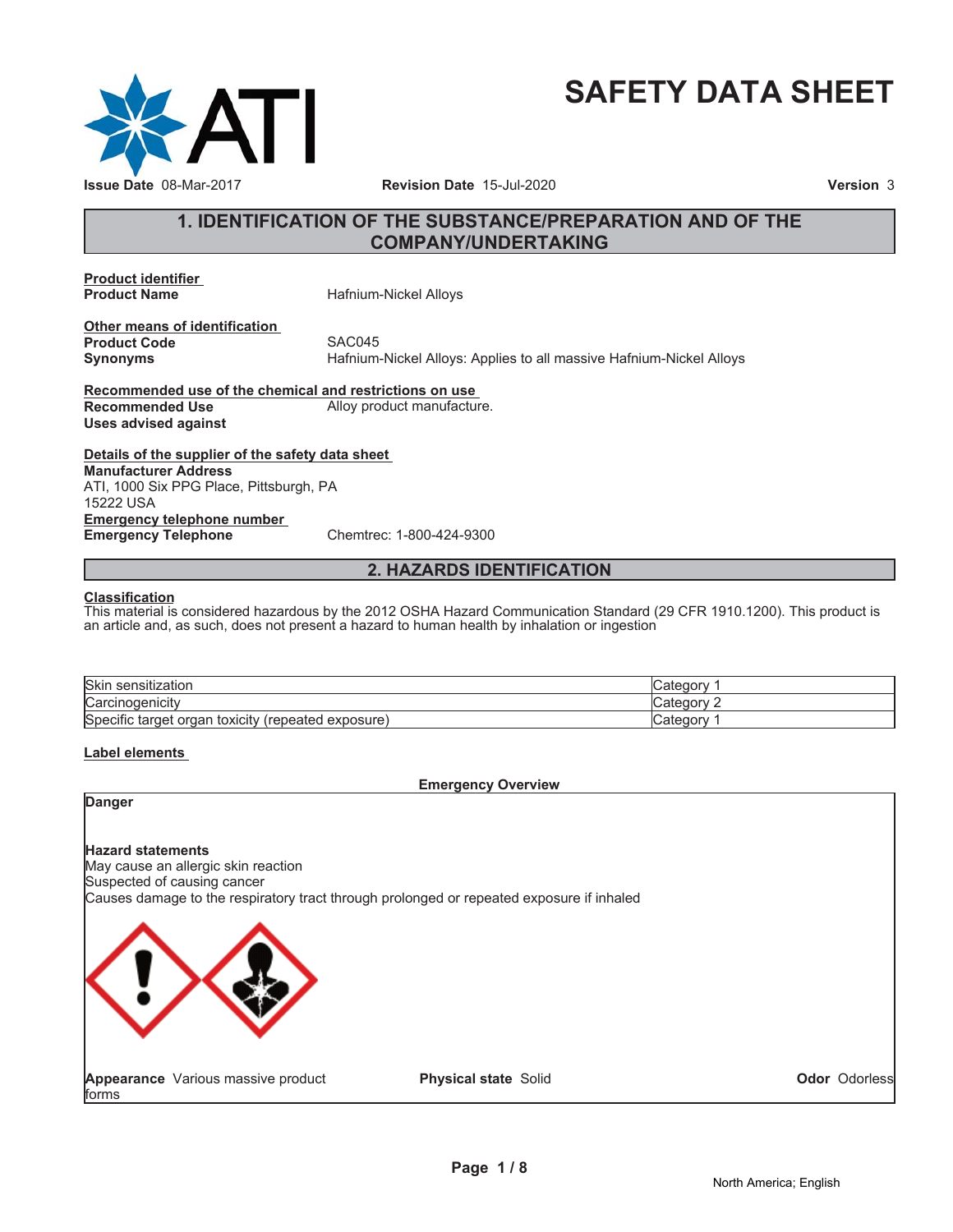### **Precautionary Statements - Prevention**

Do not handle until all safety precautions have been read and understood Use personal protective equipment as required Wear protective gloves

### **Precautionary Statements - Response**

If skin irritation or rash occurs: Get medical advice/attention

### **Precautionary Statements - Disposal**

Dispose of contents/container to an approved waste disposal plant

### **Hazards not otherwise classified (HNOC)**

Not applicable

.

**Other Information**

### **3. COMPOSITION/INFORMATION ON INGREDIENTS**

\_\_\_\_\_\_\_\_\_\_\_\_\_\_\_\_\_\_\_\_\_\_\_\_\_\_\_\_\_\_\_\_\_\_\_\_\_\_\_\_\_\_\_\_\_\_\_\_\_\_\_\_\_\_\_\_\_\_\_\_\_\_\_\_\_\_\_\_\_\_\_\_\_\_\_\_\_\_\_\_\_\_\_\_\_\_\_\_\_\_\_\_\_

**Synonyms** Hafnium-Nickel Alloys: Applies to all massive Hafnium-Nickel Alloys.

| <b>Chemical Name</b> | CAS No.   | Weight-%  |
|----------------------|-----------|-----------|
| Hafnium              | 7440-58-6 | 80-99     |
| Nickel               | 7440-02-0 | ററ<br>∟∠∙ |
|                      |           |           |

### **4. FIRST AID MEASURES**

|  |  |  | First aid measures |
|--|--|--|--------------------|
|--|--|--|--------------------|

**Eye contact** In the case of particles coming in contact with eyes during processing, treat as with any foreign object.

**Skin Contact In the case of skin allergic reactions see a physician.** 

**Inhalation** If excessive amounts of smoke, fume, or particulate are inhaled during processing, remove to fresh air and consult a qualified health professional.

**Ingestion** Not an expected route of exposure.

**Most important symptoms and effects, both acute and delayed**

**Symptoms** May cause allergic skin reaction.

### **Indication of any immediate medical attention and special treatment needed**

**Note to physicians** Treat symptomatically.

### **5. FIRE-FIGHTING MEASURES**

### **Suitable extinguishing media**

Product not flammable in the form as distributed, flammable as finely divided particles or pieces resulting from processing of this product. Isolate large fires and allow to burn out. Smother small fires with salt (NaCl) or class D dry powder fire extinguisher.

**Unsuitable extinguishing media** Do not spray water on burning metal as an explosion may occur. This explosive characteristic is caused by the hydrogen and steam generated by the reaction of water with the burning material.

### **Specific hazards arising from the chemical**

Intense heat. Very fine, high surface area material resulting from grinding, buffing, polishing, or similar processes of this product may ignite spontaneously at room temperature. WARNING: Fine particles resulting from grinding, buffing, polishing, or similar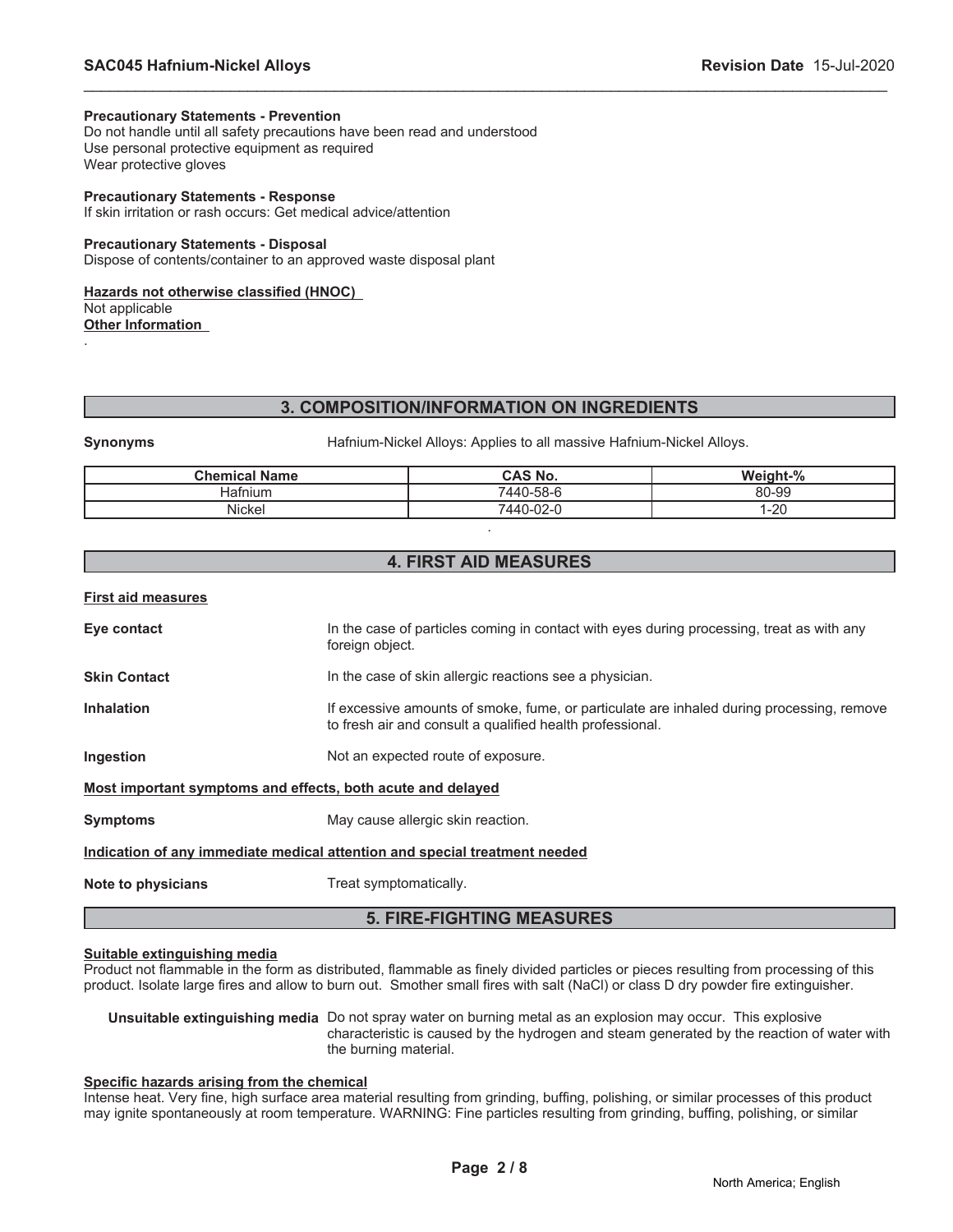processes of this product may form combustible dust-air mixtures. Keep particles away from all ignition sources including heat, sparks, and flame. Prevent dust accumulations to minimize combustible dust hazard.

\_\_\_\_\_\_\_\_\_\_\_\_\_\_\_\_\_\_\_\_\_\_\_\_\_\_\_\_\_\_\_\_\_\_\_\_\_\_\_\_\_\_\_\_\_\_\_\_\_\_\_\_\_\_\_\_\_\_\_\_\_\_\_\_\_\_\_\_\_\_\_\_\_\_\_\_\_\_\_\_\_\_\_\_\_\_\_\_\_\_\_\_\_

**Hazardous combustion products**Not applicable.

**Explosion data Sensitivity to Mechanical Impact** None. **Sensitivity to Static Discharge** None.

#### **Protective equipment and precautions for firefighters**

Firefighters should wear self-contained breathing apparatus and full firefighting turnout gear.

### **6. ACCIDENTAL RELEASE MEASURES**

| Personal precautions, protective equipment and emergency procedures    |                                                |  |  |
|------------------------------------------------------------------------|------------------------------------------------|--|--|
| <b>Personal precautions</b>                                            | Use personal protective equipment as required. |  |  |
| For emergency responders                                               | Use personal protective equipment as required. |  |  |
| <b>Environmental precautions</b>                                       |                                                |  |  |
| Not applicable to massive product.<br><b>Environmental precautions</b> |                                                |  |  |
| Methods and material for containment and cleaning up                   |                                                |  |  |
| <b>Methods for containment</b>                                         | Not applicable to massive product.             |  |  |
| Methods for cleaning up<br>Not applicable to massive product.          |                                                |  |  |
|                                                                        |                                                |  |  |

### **7. HANDLING AND STORAGE**

### **Precautions for safe handling**

**Advice on safe handling** Very fine, high surface area material resulting from grinding, buffing, polishing, or similar processes of this product may ignite spontaneously at room temperature. WARNING: Fine particles resulting from grinding, buffing, polishing, or similar processes of this product may form combustible dust-air mixtures. Keep particles away from all ignition sources including heat, sparks, and flame. Prevent dust accumulations to minimize combustible dust hazard.

### **Conditions for safe storage, including any incompatibilities**

| <b>Storage Conditions</b> | Keep chips, turnings, dust, and other small particles away from heat, sparks, flame and<br>other sources of ignition (i.e., pilot lights, electric motors and static electricity). |
|---------------------------|------------------------------------------------------------------------------------------------------------------------------------------------------------------------------------|
| Incompatible materials    | Dissolves in hydrofluoric acid.                                                                                                                                                    |

### **8. EXPOSURE CONTROLS/PERSONAL PROTECTION**

### **Control parameters**

### **Exposure Guidelines**

| <b>Chemical Name</b> | <b>ACGIH TLV</b>                                       | <b>OSHA PEL</b>              |
|----------------------|--------------------------------------------------------|------------------------------|
| Hafnium<br>7440-58-6 | TWA: $0.5 \text{ mg/m}^3$ TWA: $0.5 \text{ mg/m}^3$ Hf | TWA: $0.5$ mg/m <sup>3</sup> |
| Nickel<br>7440-02-0  | TWA: $1.5 \text{ mg/m}^3$ inhalable fraction           | TWA: 1 $mq/m3$               |

### **Appropriate engineering controls**

**Engineering Controls Avoid generation of uncontrolled particles.**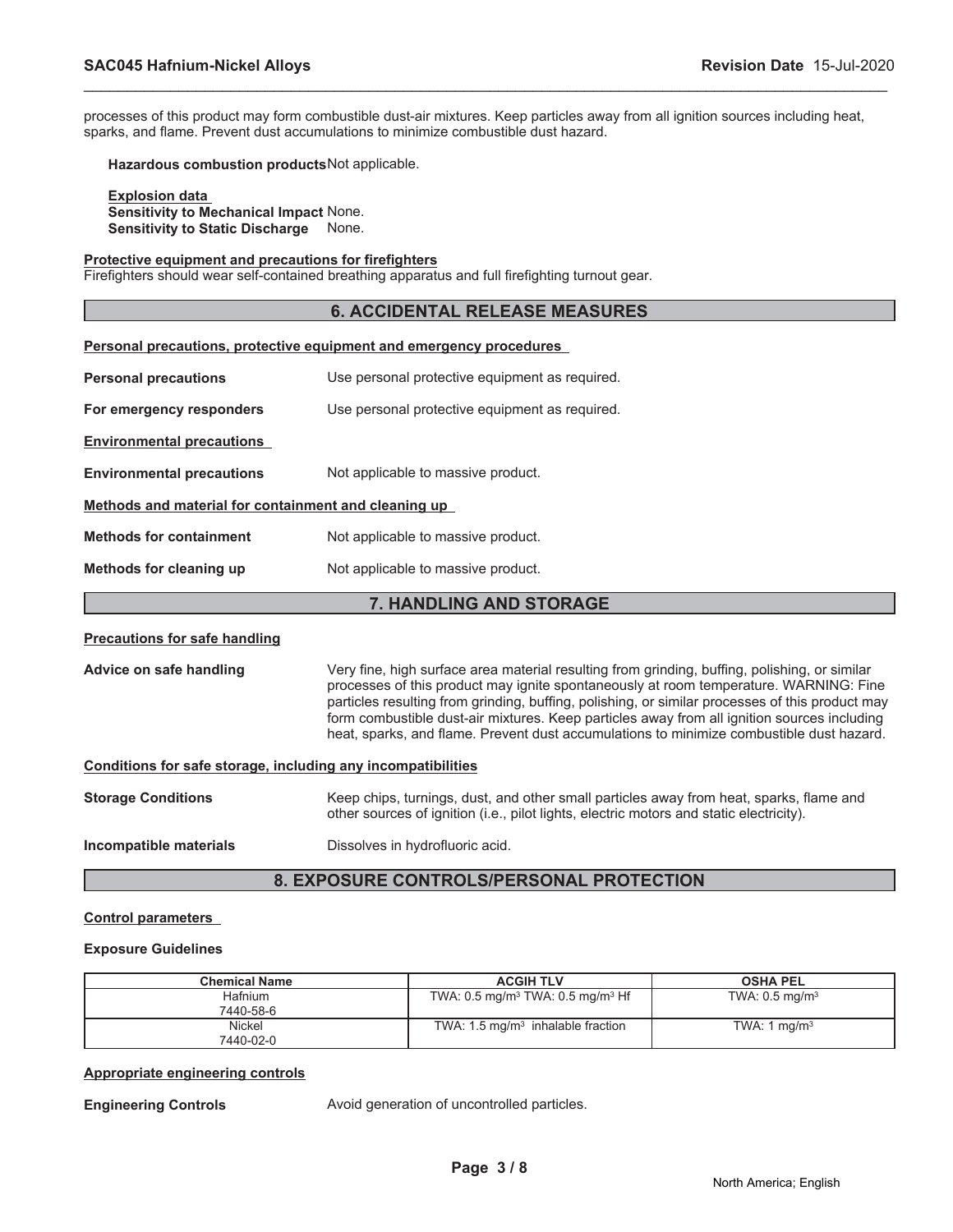Г

### **Individual protection measures, such as personal protective equipment**

|                                       | A BUVAIAAL AND AUFMALL<br>BBABLB-L                                                                                                                                                                                                                                                                                                                                              |
|---------------------------------------|---------------------------------------------------------------------------------------------------------------------------------------------------------------------------------------------------------------------------------------------------------------------------------------------------------------------------------------------------------------------------------|
| <b>General Hygiene Considerations</b> | Handle in accordance with good industrial hygiene and safety practice.                                                                                                                                                                                                                                                                                                          |
| <b>Respiratory protection</b>         | When particulates/fumes/gases are generated and if exposure limits are exceeded or<br>irritation is experienced, proper approved respiratory protection should be worn.<br>Positive-pressure supplied air respirators may be required for high airborne contaminant<br>concentrations. Respiratory protection must be provided in accordance with current local<br>regulations. |
| Skin and body protection              | Fire/flame resistant/retardant clothing may be appropriate during hot work with the product.<br>Cut-resistant gloves and/or protective clothing may be appropriate when sharp surfaces are<br>present.                                                                                                                                                                          |
| <b>Eye/face protection</b>            | When airborne particles may be present, appropriate eye protection is recommended. For<br>example, tight-fitting goggles, foam-lined safety glasses or other protective equipment that<br>shield the eyes from particles.                                                                                                                                                       |

\_\_\_\_\_\_\_\_\_\_\_\_\_\_\_\_\_\_\_\_\_\_\_\_\_\_\_\_\_\_\_\_\_\_\_\_\_\_\_\_\_\_\_\_\_\_\_\_\_\_\_\_\_\_\_\_\_\_\_\_\_\_\_\_\_\_\_\_\_\_\_\_\_\_\_\_\_\_\_\_\_\_\_\_\_\_\_\_\_\_\_\_\_

### **9. PHYSICAL AND CHEMICAL PROPERTIES**

### **Information on basic physical and chemical properties**

| <b>Physical state</b>            | Solid                         |                                           |                                                                                                      |
|----------------------------------|-------------------------------|-------------------------------------------|------------------------------------------------------------------------------------------------------|
| Appearance                       | Various massive product forms | Odor                                      | Odorless                                                                                             |
| Color                            | Metallic, gray or silver      | <b>Odor threshold</b>                     | Not applicable                                                                                       |
| <b>Property</b>                  | Values                        | Remarks • Method                          |                                                                                                      |
| рH                               |                               | Not applicable                            |                                                                                                      |
| Melting point / freezing point   | 1200-1500 °C / 2200-2700 °F   |                                           |                                                                                                      |
| Boiling point / boiling range    |                               |                                           |                                                                                                      |
| <b>Flash point</b>               |                               |                                           |                                                                                                      |
| <b>Evaporation rate</b>          |                               | Not applicable                            |                                                                                                      |
| Flammability (solid, gas)        |                               | resulting from processing of this product | Product not flammable in the form as distributed,<br>flammable as finely divided particles or pieces |
| <b>Flammability Limit in Air</b> |                               |                                           |                                                                                                      |
| <b>Upper flammability limit:</b> |                               |                                           |                                                                                                      |
| Lower flammability limit:        |                               |                                           |                                                                                                      |
| Vapor pressure                   |                               | Not applicable                            |                                                                                                      |
| <b>Vapor density</b>             |                               | Not applicable                            |                                                                                                      |
| <b>Specific Gravity</b>          |                               |                                           |                                                                                                      |
| <b>Water solubility</b>          | Insoluble                     |                                           |                                                                                                      |
| Solubility in other solvents     |                               |                                           |                                                                                                      |
| <b>Partition coefficient</b>     |                               | Not applicable                            |                                                                                                      |
| <b>Autoignition temperature</b>  |                               | Not applicable                            |                                                                                                      |
| <b>Decomposition temperature</b> |                               | Not applicable                            |                                                                                                      |
| <b>Kinematic viscosity</b>       |                               | Not applicable                            |                                                                                                      |
| <b>Dynamic viscosity</b>         |                               | Not applicable                            |                                                                                                      |
| <b>Explosive properties</b>      | Not applicable                |                                           |                                                                                                      |
| <b>Oxidizing properties</b>      | Not applicable                |                                           |                                                                                                      |
| <b>Other Information</b>         |                               |                                           |                                                                                                      |
| <b>Softening point</b>           |                               |                                           |                                                                                                      |
| <b>Molecular weight</b>          |                               |                                           |                                                                                                      |
| <b>VOC Content (%)</b>           | Not applicable                |                                           |                                                                                                      |
| <b>Density</b>                   |                               |                                           |                                                                                                      |
| <b>Bulk density</b>              | $0.441$ lb/in <sup>3</sup>    |                                           |                                                                                                      |
|                                  |                               |                                           |                                                                                                      |

### **10. STABILITY AND REACTIVITY**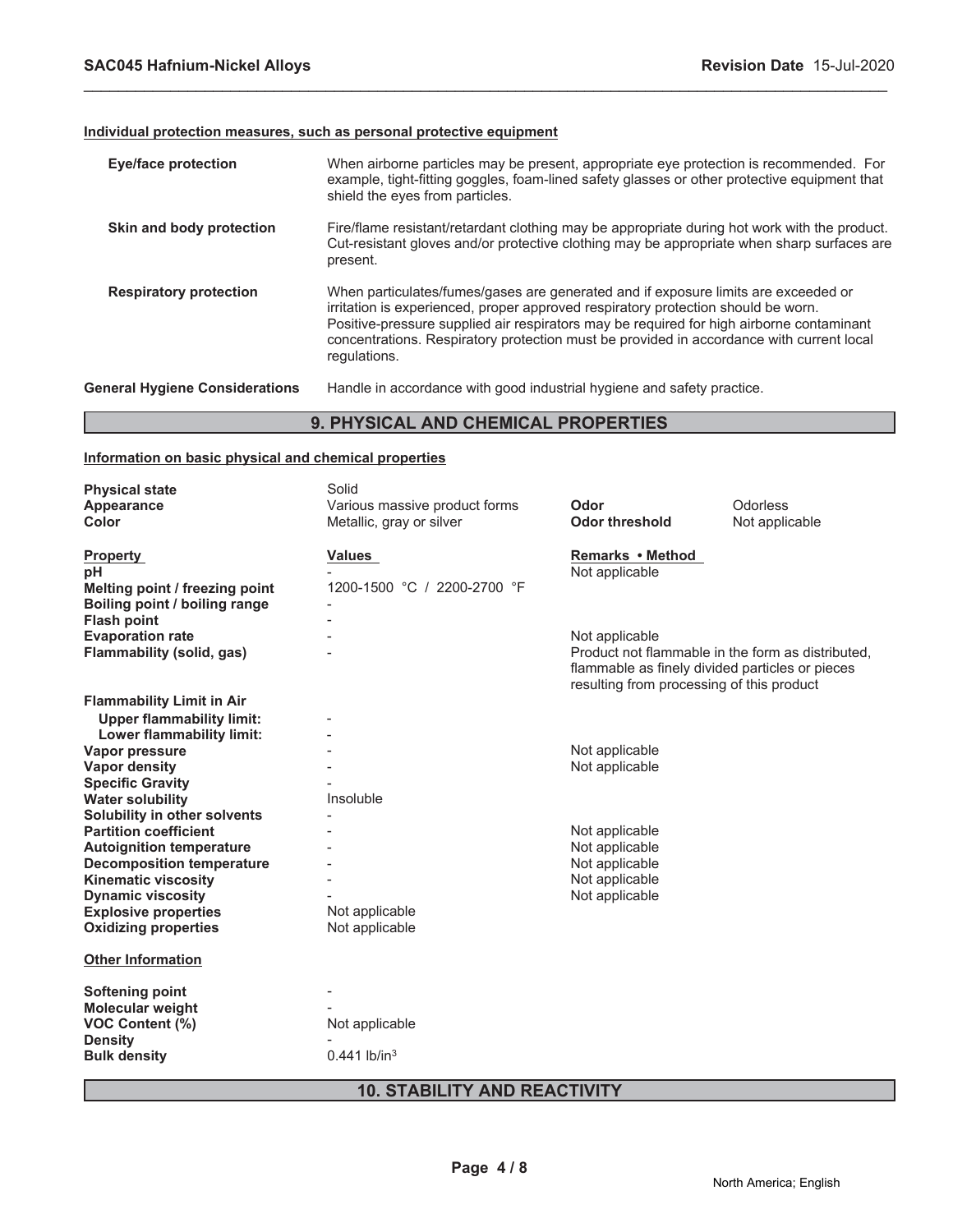### **Reactivity**

Not applicable

### **Chemical stability**

Stable under normal conditions.

### **Possibility of Hazardous Reactions**

None under normal processing.

Hazardous polymerization Hazardous polymerization does not occur.

\_\_\_\_\_\_\_\_\_\_\_\_\_\_\_\_\_\_\_\_\_\_\_\_\_\_\_\_\_\_\_\_\_\_\_\_\_\_\_\_\_\_\_\_\_\_\_\_\_\_\_\_\_\_\_\_\_\_\_\_\_\_\_\_\_\_\_\_\_\_\_\_\_\_\_\_\_\_\_\_\_\_\_\_\_\_\_\_\_\_\_\_\_

## **Conditions to avoid**

Dust formation and dust accumulation.

### **Incompatible materials**

Dissolves in hydrofluoric acid.

### **Hazardous Decomposition Products**

Not applicable.

### **11. TOXICOLOGICAL INFORMATION**

### **Information on likely routes of exposure**

### **Product Information**

| emical Name         | Oral LD50                                                      | Dermal LD50 | <b>Inhalation LC50</b> |  |
|---------------------|----------------------------------------------------------------|-------------|------------------------|--|
| Ingestion           | Not an expected route of exposure for product in massive form. |             |                        |  |
| <b>Skin Contact</b> | May cause sensitization by skin contact.                       |             |                        |  |
| Eye contact         | Not an expected route of exposure for product in massive form. |             |                        |  |
| <b>Inhalation</b>   | Not an expected route of exposure for product in massive form. |             |                        |  |

| <b>Chemical Name</b> | Oral LD50         | <b>Dermal LD50</b> | <b>Inhalation LC50</b> |
|----------------------|-------------------|--------------------|------------------------|
| lHafnium             | $> 5000$ mg/kg bw |                    | $>4.3$ ma/L            |
| 7440-58-6            |                   |                    |                        |
| <b>Nickel</b>        | > 9000 mg/kg bw   |                    | > 10.2 mg/L            |
| 7440-02-0            |                   |                    |                        |

### **Information on toxicological effects**

**Symptoms** May cause sensitization by skin contact.

### **Delayed and immediate effects as well as chronic effects from short and long-term exposure**

**Acute toxicity**<br> **Acute toxicity**<br> **Skin corrosion/irritation**<br> **Product not classified. Skin corrosion/irritation Serious eye damage/eye irritation** Product not classified. **Germ cell mutagenicity** Product not classified. **Carcinogenicity** May cause cancer by inhalation.

**Sensitization** May cause sensitization by skin contact.

| <b>Chemical Name</b> | <b>ACGIH</b> | <b>IARC</b> | <b>NTD</b><br>.        | <b>OSHA</b> |
|----------------------|--------------|-------------|------------------------|-------------|
| Nickel               |              | Group       | ≺nown                  |             |
| 7440-02-0            |              | 2E<br>Group | Reasonably Anticipated |             |

**Reproductive toxicity example 3 Product not classified.**<br> **STOT - single exposure** Product not classified. **STOT - single exposure<br>STOT - repeated exposure Aspiration hazard Product not classified.** 

Causes disorder and damage to the: Respiratory System.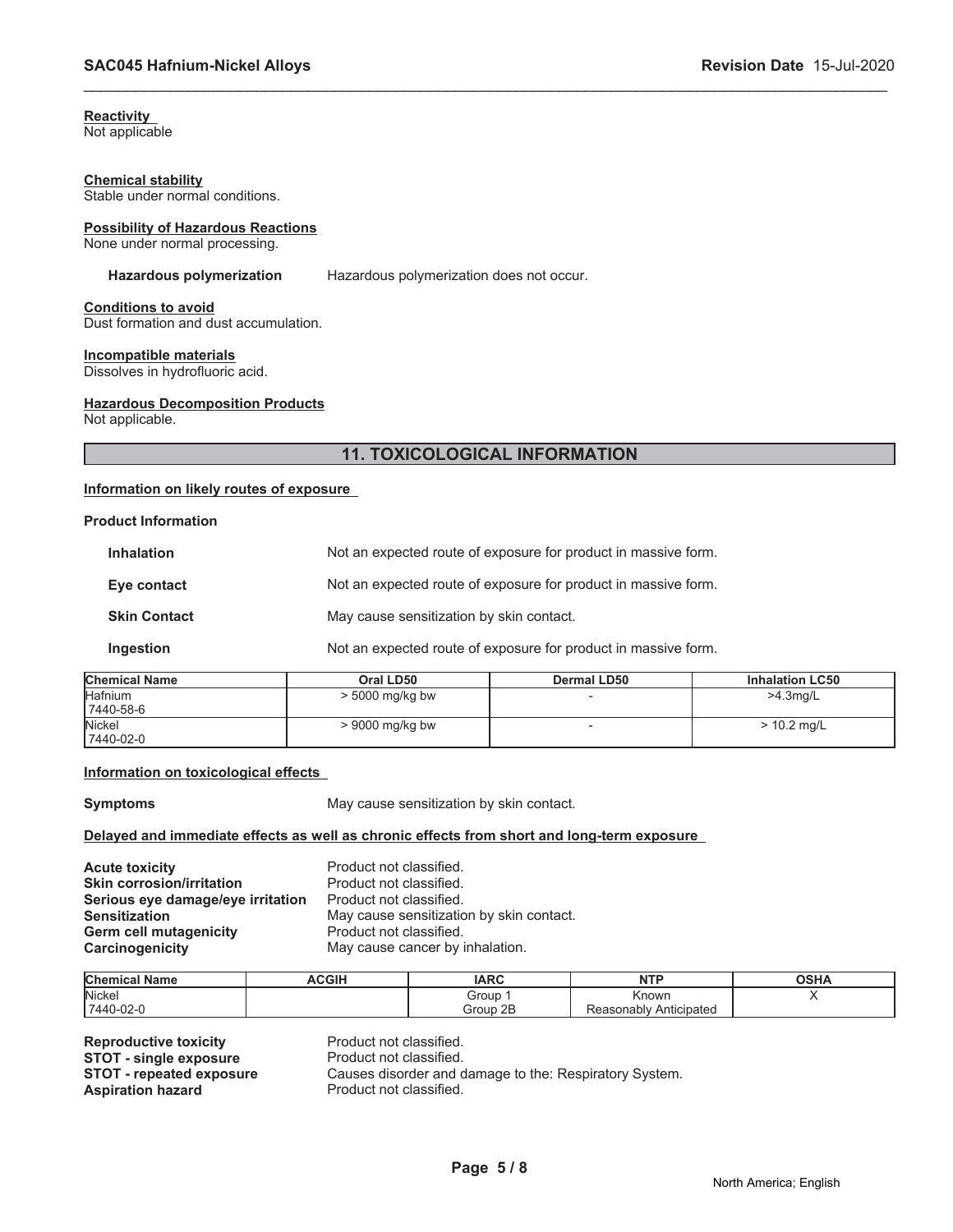### **12. ECOLOGICAL INFORMATION**

\_\_\_\_\_\_\_\_\_\_\_\_\_\_\_\_\_\_\_\_\_\_\_\_\_\_\_\_\_\_\_\_\_\_\_\_\_\_\_\_\_\_\_\_\_\_\_\_\_\_\_\_\_\_\_\_\_\_\_\_\_\_\_\_\_\_\_\_\_\_\_\_\_\_\_\_\_\_\_\_\_\_\_\_\_\_\_\_\_\_\_\_\_

### **Ecotoxicity**

This product as shipped is not classified for aquatic toxicity.

| <b>Chemical Name</b>        | Algae/aquatic plants                                       | Fish                                                       | <b>Toxicity to</b><br>microorganisms | <b>Crustacea</b>                                     |
|-----------------------------|------------------------------------------------------------|------------------------------------------------------------|--------------------------------------|------------------------------------------------------|
| <b>Hafnium</b><br>7440-58-6 | The 72 h EC50 of hafnium<br>to Pseudokirchneriella         | The 96 h LC50 of Hafnium<br>dioxide in water to Danio      |                                      | The 48 h EC50 of Hafnium<br>dioxide to Daphnia magna |
|                             | subcapitata was great than 8<br>ug of Hf/L (100% saturated | rerio was greater than the<br>solubility limit of 0.007 mg |                                      | was greater than the<br>solubility limit of 0.007 mg |
|                             | solution).                                                 | $Hf/L$ .                                                   |                                      | $Hf/L$ .                                             |
| Nickel                      | NOEC/EC10 values range                                     | The 96h LC50s values range                                 | The 30 min EC50 of nickel            | The 48h LC50s values range                           |
| 7440-02-0                   | from $12.3 \mu q/l$ for                                    | from 0.4 mg Ni/L for                                       | for activated sludge was 33          | from 0.013 mg Ni/L for                               |
|                             |                                                            | Scenedesmus accuminatus Pimephales promelas to 320         | mg Ni/L.                             | Ceriodaphnia dubia to 4970                           |
|                             | to $425$ µg/l for                                          | mg Ni/L for Brachydanio                                    |                                      | mg Ni/L for Daphnia magna.                           |
|                             | Pseudokirchneriella                                        | rerio.                                                     |                                      |                                                      |
|                             | subcapitata.                                               |                                                            |                                      |                                                      |

### **Other adverse effects**

### **13. DISPOSAL CONSIDERATIONS**

## **Waste treatment methods Disposal of wastes** Disposal should be in accordance with applicable regional, national and local laws and regulations. **Contaminated packaging Mone anticipated.**

This product contains one or more substances that are listed with the State of California as a hazardous waste.

### **14. TRANSPORT INFORMATION**

**DOT** Not regulated

### **15. REGULATORY INFORMATION**

| Complies          |
|-------------------|
| Complies          |
| Complies          |
| Complies          |
| Complies          |
| Complies          |
| Complies          |
| <b>Not Listed</b> |
|                   |

 **Legend:** 

 **TSCA** - United States Toxic Substances Control Act Section 8(b) Inventory

 **DSL/NDSL** - Canadian Domestic Substances List/Non-Domestic Substances List

 **EINECS/ELINCS** - European Inventory of Existing Chemical Substances/European List of Notified Chemical Substances

 **ENCS** - Japan Existing and New Chemical Substances

 **IECSC** - China Inventory of Existing Chemical Substances

 **KECL** - Korean Existing and Evaluated Chemical Substances

 **PICCS** - Philippines Inventory of Chemicals and Chemical Substances

 **AICS** - Australian Inventory of Chemical Substances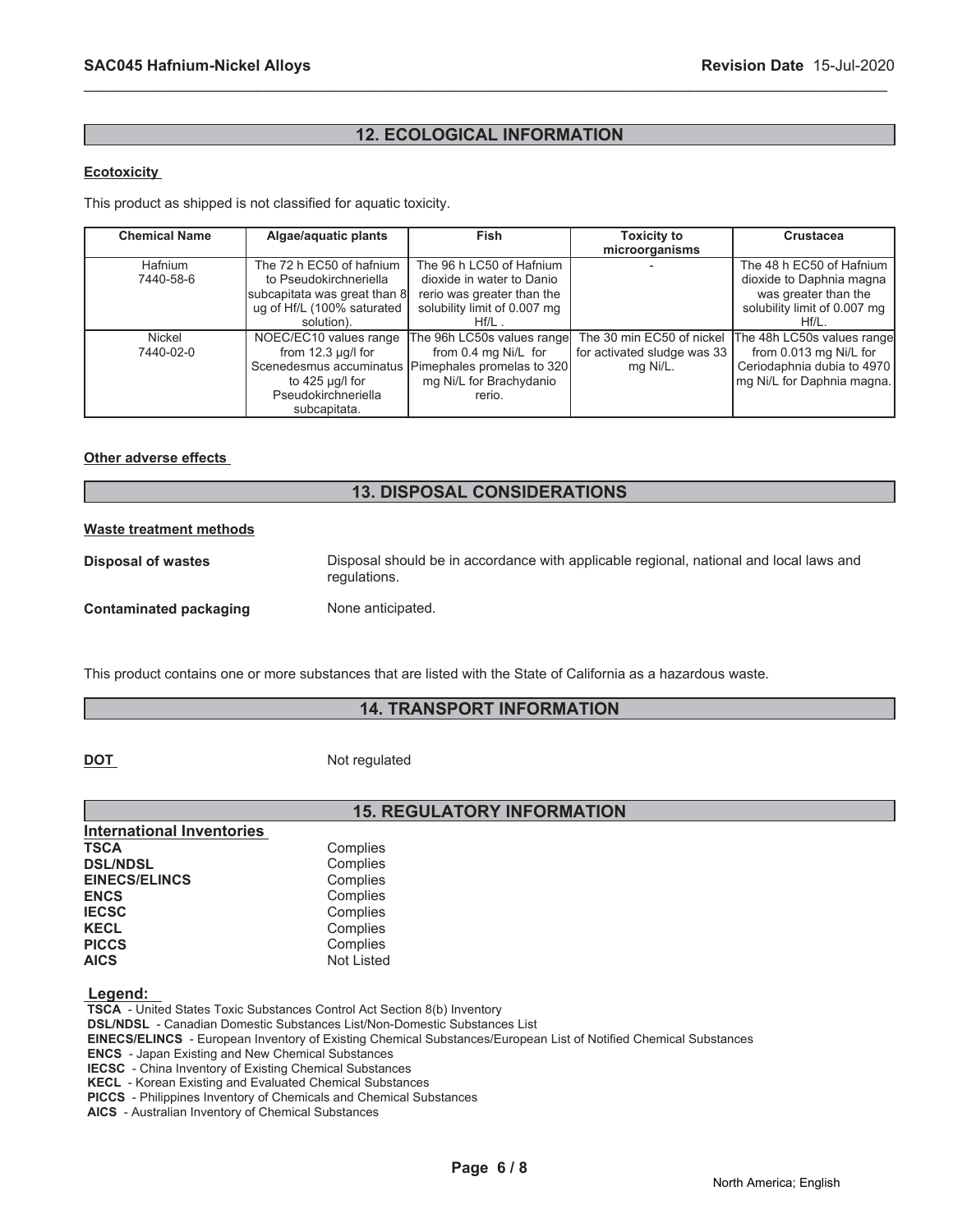### **US Federal Regulations**

### **SARA 313**

Section 313 of Title III of the Superfund Amendments and Reauthorization Act of 1986 (SARA). This product contains a chemical or chemicals which are subject to the reporting requirements of the Act and Title 40 of the Code of Federal Regulations, Part 372:

\_\_\_\_\_\_\_\_\_\_\_\_\_\_\_\_\_\_\_\_\_\_\_\_\_\_\_\_\_\_\_\_\_\_\_\_\_\_\_\_\_\_\_\_\_\_\_\_\_\_\_\_\_\_\_\_\_\_\_\_\_\_\_\_\_\_\_\_\_\_\_\_\_\_\_\_\_\_\_\_\_\_\_\_\_\_\_\_\_\_\_\_\_

| <b>Chemical Name</b>                  | CAS No.   | Weight-% | <b>SARA 313 - Threshold Values %</b> |
|---------------------------------------|-----------|----------|--------------------------------------|
| Nickel - 7440-02-0                    | 7440-02-0 | $1 - 20$ |                                      |
| <b>SARA 311/312 Hazard Categories</b> |           |          |                                      |
| Acute health hazard                   |           | Yes      |                                      |
| <b>Chronic Health Hazard</b>          |           | Yes      |                                      |
| Fire hazard                           |           | No       |                                      |
| Sudden release of pressure hazard     |           | No       |                                      |

### **CWA (Clean Water Act)**

**Reactive Hazard** No

This product contains the following substances which are regulated pollutants pursuant to the Clean Water Act (40 CFR 122.21 and 40 CFR 122.42)

| <b>Chemical Name</b> | <b>CWA - Reportable</b><br>Quantities | <b>CWA - Toxic Pollutants</b> | <b>CWA - Priority Pollutants</b> | <b>CWA - Hazardous</b><br><b>Substances</b> |
|----------------------|---------------------------------------|-------------------------------|----------------------------------|---------------------------------------------|
| Nickel<br>7440-02-0  |                                       |                               |                                  |                                             |

### **CERCLA**

This material, as supplied, contains one or more substances regulated as a hazardous substance under the Comprehensive Environmental Response Compensation and Liability Act (CERCLA) (40 CFR 302)

| <b>Chemical Name</b> | <b>Substances RQs</b><br>Hazardous |
|----------------------|------------------------------------|
| Nickel               | 100 lb                             |
| 7440-02-L            |                                    |

### **US State Regulations**

### **California Proposition 65**

This product contains the Proposition 65 chemicals listed below. Proposition 65 warning label available at ATImetals.com.

| $\sim$<br><b>Name</b><br>Chemical                  | .<br>65<br><b>Proposition</b><br>California |  |
|----------------------------------------------------|---------------------------------------------|--|
| .<br>$\sim$<br>$AA\Gamma$<br>Nicke<br>∵ ا−∠∪<br>г. | Carcinogen                                  |  |

### **U.S. State Right-to-Know Regulations**

| <b>Chemical Name</b> | <b>New Jersey</b> | <b>Massachusetts</b> | Pennsylvania |
|----------------------|-------------------|----------------------|--------------|
| <b>Hafnium</b>       |                   |                      |              |
| 7440-58-6            |                   |                      |              |
| Nickel               |                   |                      |              |
| 7440-02-0            |                   |                      |              |

### **U.S. EPA Label Information**

**EPA Pesticide Registration Number** Not applicable

| <b>16. OTHER INFORMATION</b>                                                                    |                         |                                                    |                           |                                                     |  |
|-------------------------------------------------------------------------------------------------|-------------------------|----------------------------------------------------|---------------------------|-----------------------------------------------------|--|
| <b>NFPA</b>                                                                                     | <b>Health hazards 1</b> | <b>Flammability 0</b>                              | Instability 0             | <b>Physical and Chemical</b><br><b>Properties -</b> |  |
| <b>HMIS</b><br><b>Chronic Hazard Star Legend</b>                                                | Health hazards 2*       | <b>Flammability 0</b><br>* = Chronic Health Hazard | <b>Physical hazards</b> 0 | Personal protection X                               |  |
| 08-Mar-2017<br><b>Issue Date</b><br>15-Jul-2020<br><b>Revision Date</b><br><b>Revision Note</b> |                         |                                                    |                           |                                                     |  |